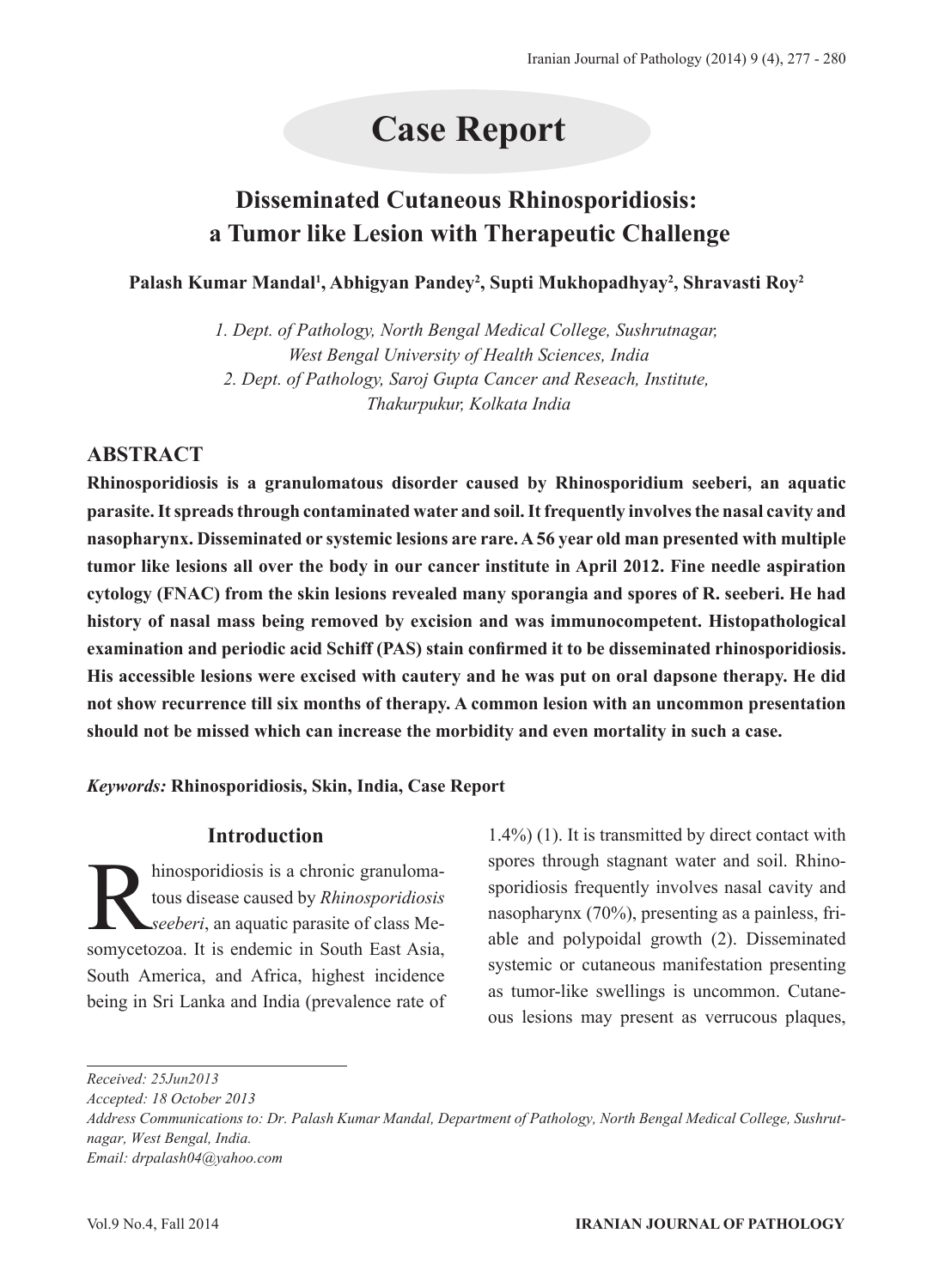#### 278 **Disseminated Cutaneous Rhinosporidiosis ...**

papules and nodules with whitish areas, crusting, and bleeding on the surface (3).Less than 30 cases have been reported in English literature till date. Disseminated rhinosporidiosis may mimic tumor lesions and pose diagnostic dilemma and threat to life if it is misdiagnosed or its treatment is delayed.

We here report a case of disseminated cutaneous rhinosporidiosis presenting as tumor like lesions all over the body.

## **Case Report**

A 56-year-old man presented at the Surgery Out Patients Department (OPD) of our cancer institute in April 2012 with multiple nodular lesions over the body. He also had a recurrent growth inthe left nostril with anosmia for five years. Before coming to our OPD, the nasal growth was excised twice at a local clinic. He gave history of bathing in local pond. Over the last one year he gradually developed multiple lesions in oral cavity, trunk, limbs, head, genitals and anal verge (Fig. 1).



**Fig. 1:** a) Tongue growth; b) Mass in nose and shoulders; c) Growth over penis and left wrist; d) Growth at anal verge and right foot

On examination, the lesions were nontender, firm with lobulated surfaces and some of them showed ulceration. There was no regional lymphadenopathy. The distal pulses were normal and there was no evidence of neurological deficit.



**Fig. 2: a)** FNAC-Sporangia with spores, (Lieshman Giemsa, ×100).*;* **b)** FNAC-Sporangia with spores, (Per Iodic Acid Schiff (PAS), ×400).**; c)** Biopsy-Sporangia with spores , (Hematoxylin and Eosin stain, ×100).**; d)** Biopsy-Sporangia with spores,( PAS stain, ×400).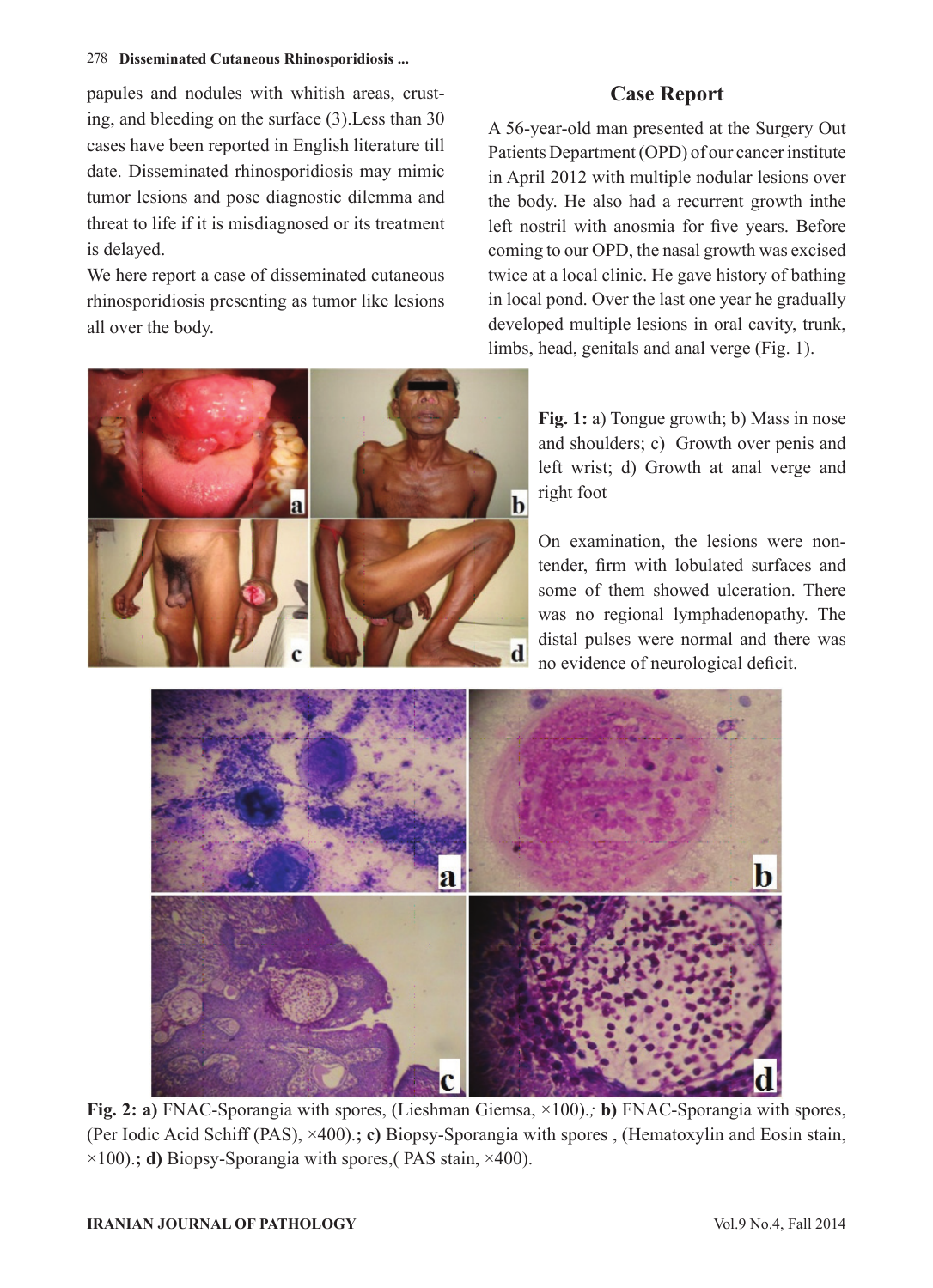Radiological investigations such as X-ray chest and ultrasonography of abdomen, complete haemogram and blood sugar and lower gastrointestinal endoscopy were within normal limits. Serology for Human Immunodeficiency Virus, Hepatitis B surface Antigen and Hepatitis C antibody were negative.

After obtaining the patient's consent, fine needle aspiration cytology (FNAC) was done from multiple swellings with 23 G needle and stained by Papanicolaou, Lieshman-Giemsa and Per iodic Acid Schiff stains (PAS) (Fig. 2a, b).

The smears showed many sporangia with endospores along with aggregates of neutrophils and few eosinophils in a necrotic background. Trucut biopsy from left forearm mass and punch biopsy from nasal growth were done. The histopathological examination showed many globular cysts of varying sizes representing immature and mature sporangia in various stages of maturation, beneath the epithelium. The stroma showed mild inflammatory reaction (Fig. 2 c, d).No visceral organ involvement was detected in our patient. Final diagnosis of disseminated cutaneous rhinosporidiosis was made. All his accessible lesions were excised and he was put on oral dapsone (100 mg/day) therapy. He did not show recurrence till six months of therapy, but was lost on follow up after that.

#### **Discussion**

Rhinosporidiosis has been known for over a hundred years. It was first reported by Malbran (1892), described as a protozoan by Guellermo Seeber in Argentina (1900) and as a phycomycetes by Ashworth (1923) (4).The taxonomy remained debated for long time. It was finally placed in its present position of mesomycetozoa (group related to fish pathogen) by Herr *et al.* in 1999(5) reconfirmed by Fredericks *et al.* (2000) (6).The incidence is greater in males aged between 20 and 40 years (1,2). In India the highest incidence is seen in coastal states especially Tamil Nadu and also West Bengal (7, 8).

Rhinosporidiosis is usually limited to the surface epithelium of nasal mucosa, but rarely wide dissemination with cutaneous and/ or visceral involvement can occur (1, 3).Less than 20 cases of disseminated cutaneous rhinosporidiosis have been reported till date. The nasal lesions usually start as a small papule that grows into a polypoidal mass causing obstruction of the nose. Cutaneous lesions in rhinosporidiosis usually start as friable papillomas that become pedunculated (2).

*Rhinosporidium seeberi* cannot be isolated in synthetic media though it grows in cell culture. It can be diagnosed by its distinctive morphology on histopathology- many round thick walled cysts (sporangia), up to 0.5mm in diameter with endospores  $(6-7 \mu)$  in diameter) in different stages of maturation. These spores are positive for PAS stain. The diagnosis can also be made on cytology (FNAC) by 10% KOH and Papaniculao stain (9).The disease must be differentiated from *Coccidiodes immitis* whose different clinical presentation, smaller sporangia size  $( $60 \mu$  in$ diameter) and negative stain by mucicarmine may be clues for identification (9).The disease may also be confused with a neoplastic lesion, as in this case.

Several modes of spread have been postulated for cutaneous rhinosporidiosis: like direct inoculation or autoinoculation through traumatized epithelium and subsequent hemato-lymphoid spread (10). Follow-up is mandatory because of high recurrences, which may be due to inadequate excision or re-infection. There is a possibility that the disease may be disseminated through FNAC. FNAC was done in this case because it was mistaken as multiple tumors and referred to our institute.

Disseminated cutaneous rhinosporidiosis with nasopharyngeal involvement has been reported by some authors (1, 3, 10, 11). Whether lowered immunity leads to widespread dissemination needs to be assessed by larger trials. However case reports as by Tolat *et al.* have not proven such (11).Our case was also immunocompetent